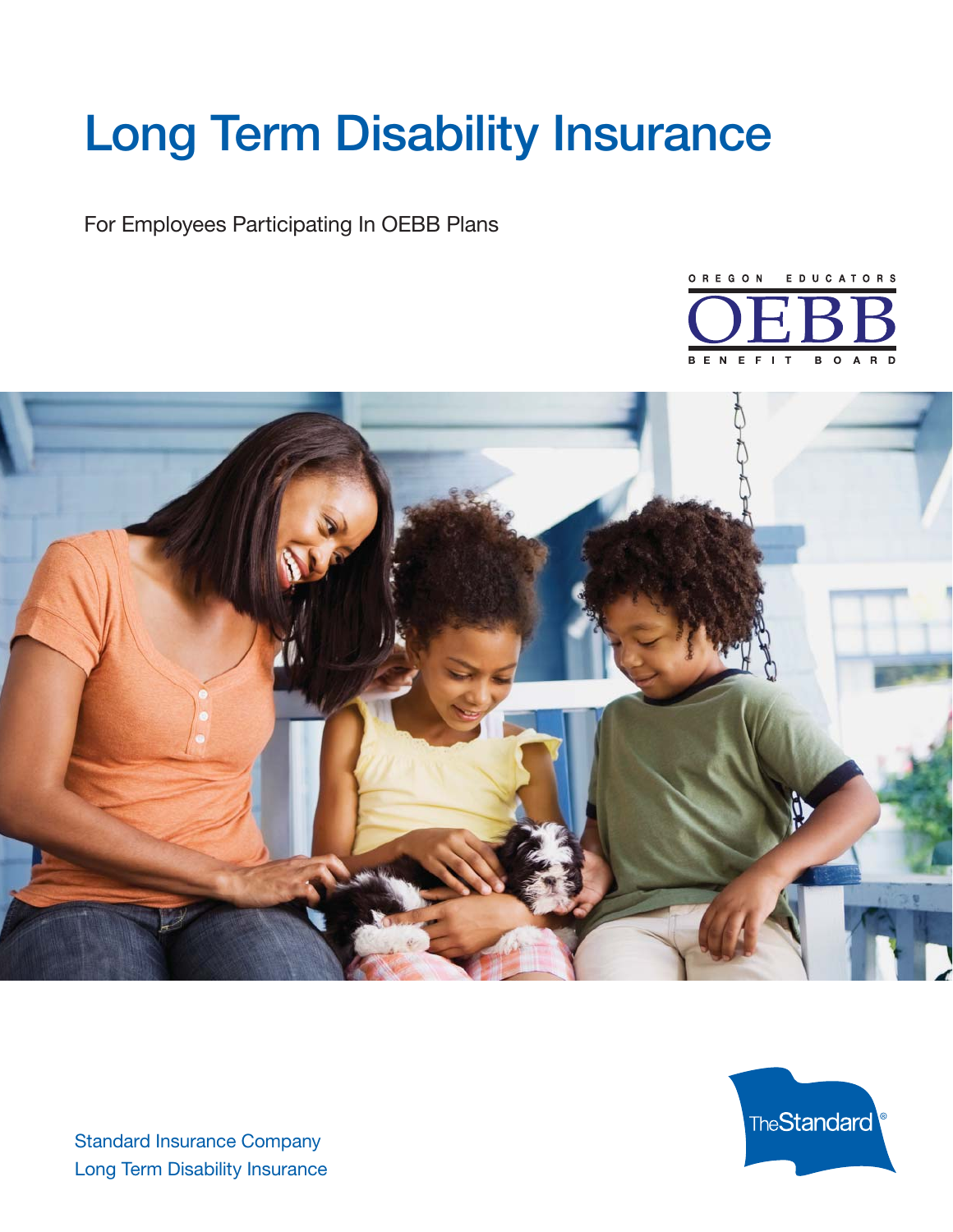

# **About This Brochure**

**This brochure and the accompanying Oregon Educators Benefit Board (OEBB) Coverage Highlights are designed to answer some common questions about the group Long Term Disability (LTD) insurance coverage being offered by your** *employer* **to eligible**  employees through the Oregon Educators Benefit **Board Group Policy. These materials are not intended to provide a detailed description of the coverage.** 

If you become insured, a group insurance certificate **will be made available to you containing a detailed description of the insurance coverage including the defi nitions, exclusions, limitations, reductions and terminating events. The controlling provisions will be in the** *group policy* **issued by Standard Insurance Company to OEBB. Neither the certificate nor the information presented in this brochure or the**  accompanying Coverage Highlights modifies the *group policy* **or the insurance coverage in any way. If you have additional questions, please contact your human resources representative.**

Please note that defined terms and provisions from **the** *group policy* **are italicized in this brochure.**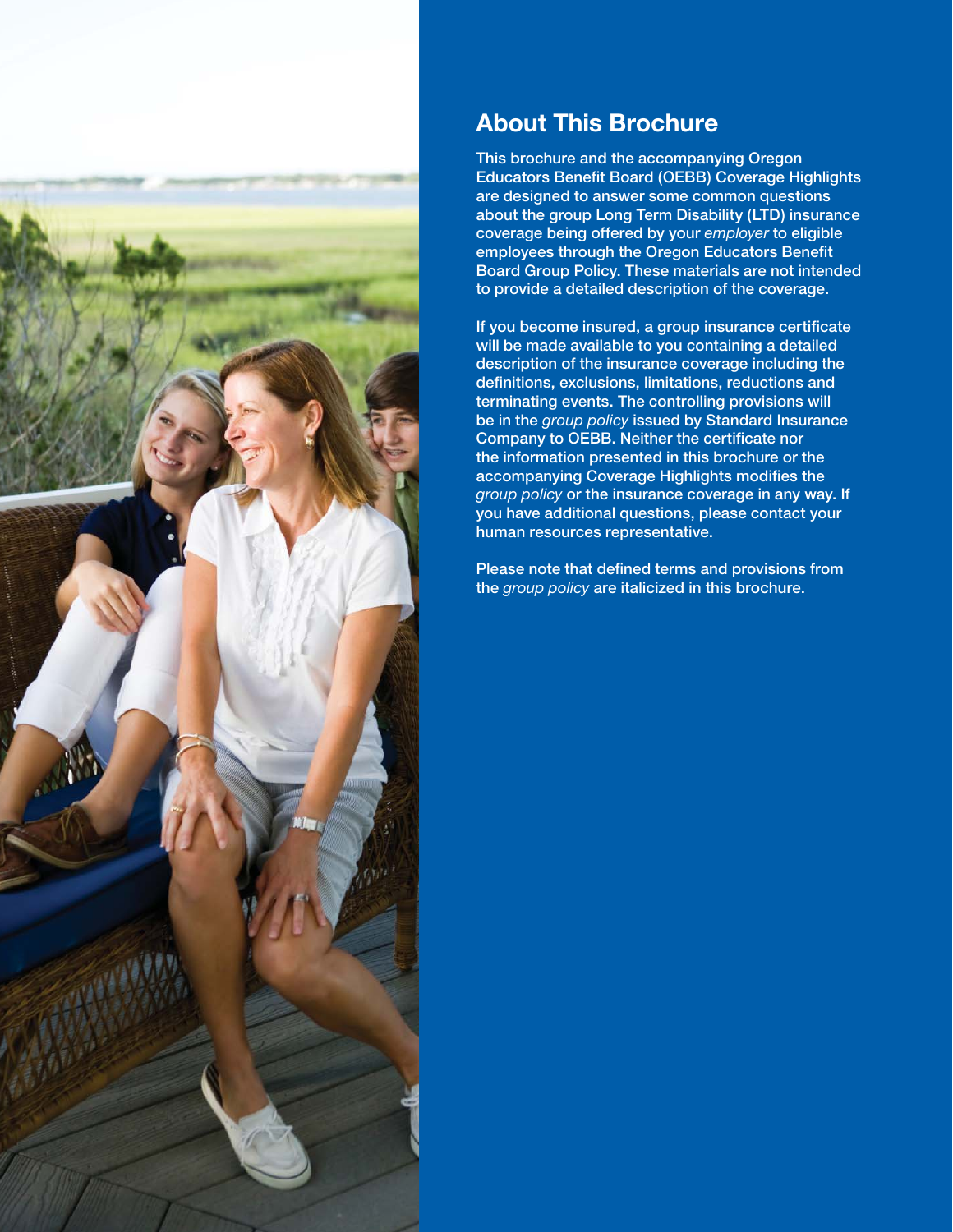# **Long Term Disability Insurance Features**

Chances are you already purchase home, auto and life insurance to protect yourself against the threat of loss. And you probably have health insurance to guard against costly medical bills.

So, what steps have you taken to help shield yourself, your lifestyle and those who count on you from an unexpected loss of income? Would you be able to meet your financial obligations if you became disabled and unable to work?

LTD insurance is designed to pay a monthly benefit to you in the event you cannot work because of a covered illness or injury. This benefit replaces a portion of your income, thus helping you to meet your financial commitments in a time of need.

By electing to participate in the OEBB group LTD insurance plan, your *employer* offers an excellent opportunity to help protect yourself and your lifestyle. The advantages to you include:

**Convenience –** If you pay for your LTD coverage, premiums are deducted directly from your paycheck, so you don't have to worry about mailing monthly payments.

**Savings –** Typically, group insurance rates are lower than the rates of individual insurance plans, generally providing coverage at a lower cost.

**Peace of Mind –** You can take comfort and satisfaction in knowing that a step has been taken toward securing your income during a period of disability.

# **Commonly Asked Questions**

The following information provides details to give you a better understanding of group LTD insurance available from The Standard. Written in non-technical language, this is not intended as a complete description of the coverage.

# **Do I need LTD insurance?**

If you are not certain that you need LTD coverage, consider if you will be able to meet your financial obligations if you become disabled and unable to work for an extended period of time. The risk of disability may be greater than you think. Recent statistics have shown:

- Every 90 seconds someone files for bankruptcy in the wake of a serious illness (*The American Journal of Medicine*, Vol. 122, No. 8, August 2009)
- Almost three in ten of today's 20-year-olds will become disabled before reaching age 67 (Social Security Administration, Fact Sheet 2009)
- One in four Americans say they would have difficulty supporting themselves financially immediately following a disability; three out of four say they would face financial trouble within six months (Disability survey conducted by Kelton Research on behalf of the LIFE Foundation, April 2009)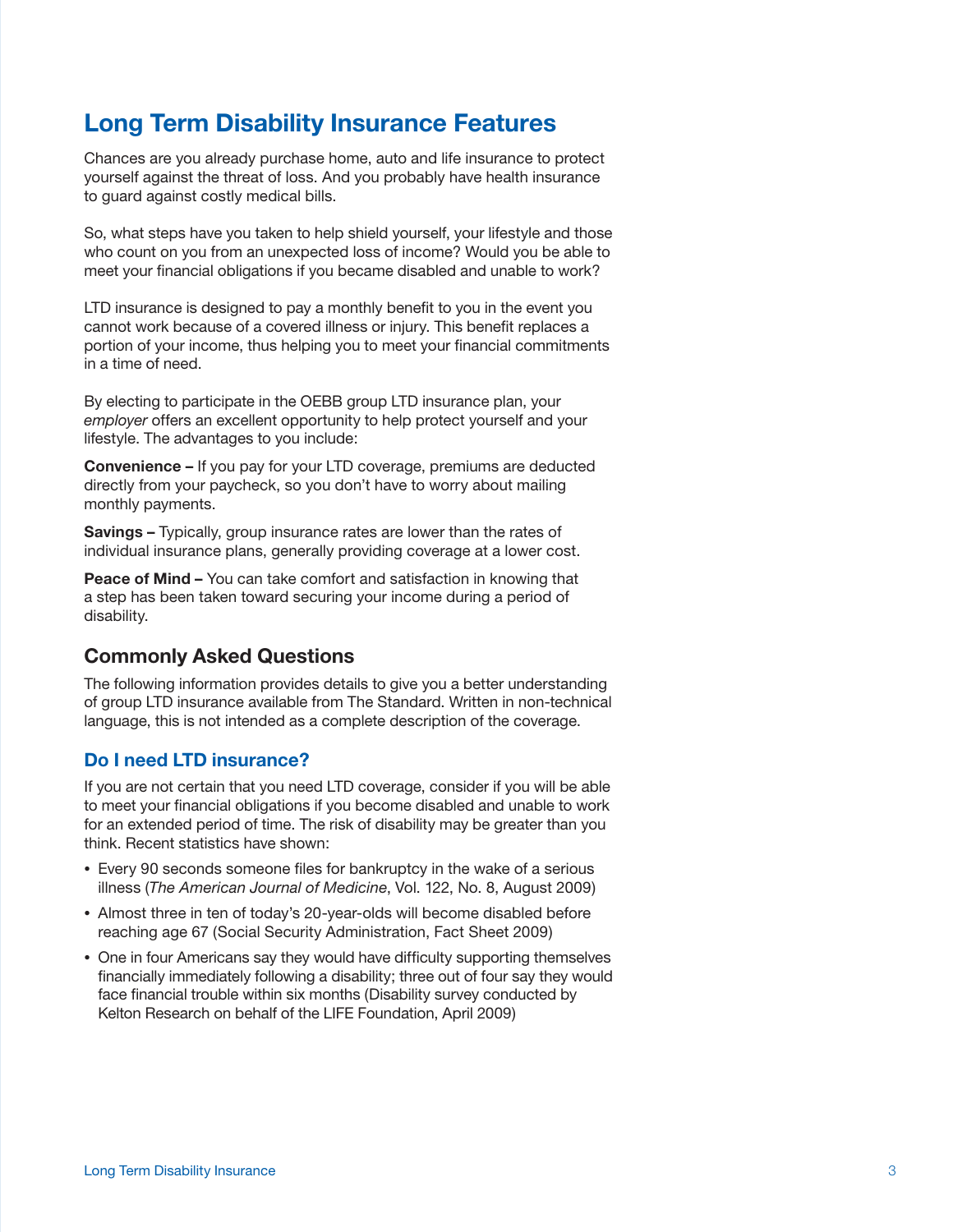#### **Am I eligible for this coverage?**

To be eligible for LTD insurance coverage:

- You must be an active employee of an *employer* participating in the OEBB Long Term Disability insurance *group policy*
- You must meet other eligibility requirements included in the *member* definition of the *group policy* and as required and determined by OEBB
- Your *employer* must have elected to make Long Term Disability coverage available to employees in your classification
- You must not be a full-time member of the armed forces of any country

Please see your human resources representative for additional information on the definition of *member* and becoming eligible for OEBB LTD coverage.

#### **When does my insurance go into effect?**

The effective date of your coverage depends on when you become an eligible employee, when you complete your *eligibility waiting period*, if any, when you apply if you are required to apply, and whether you are required to provide *evidence of insurability*.

Please see the Oregon Educators Benefit Board Coverage Highlights applicable for your *employer's* plan for additional information about when your insurance goes into effect. Contact your human resources representative to determine the length of your *eligibility waiting period*, if any. (The *eligibility waiting period* is the period of time you must meet the definition of a *member* under the *group policy* before you become eligible for insurance.)

In every case, you must meet the *active work* requirement before your insurance becomes effective.

#### **What is the active work requirement?**

*Active work* means performing with reasonable continuity, the *material duties*  of your *own occupation* at your *employer's* usual place of business. You must be capable of *active work* on the day before the scheduled effective date of your insurance or your insurance will not become effective as scheduled. If you are not *actively at work* on the day before the scheduled effective date of insurance, your insurance will not become effective until the day after you complete one full day of *active work* as an eligible employee.

#### **Will I have to provide information regarding my medical history?**

If your LTD coverage is *voluntary,* you apply prior to or within 31 days of becoming eligible to apply and you meet the *active work* requirement, you will automatically qualify for coverage. This means that you will not have to answer medical questions to purchase LTD coverage.

If you apply more than 31 days after becoming eligible to apply, satisfactory *evidence of insurability* is required. You will need to complete and submit a Medical History Statement. In some cases, we may request additional medical information or a physical exam.

*Evidence of insurability* is also required for reinstatement of terminated coverage.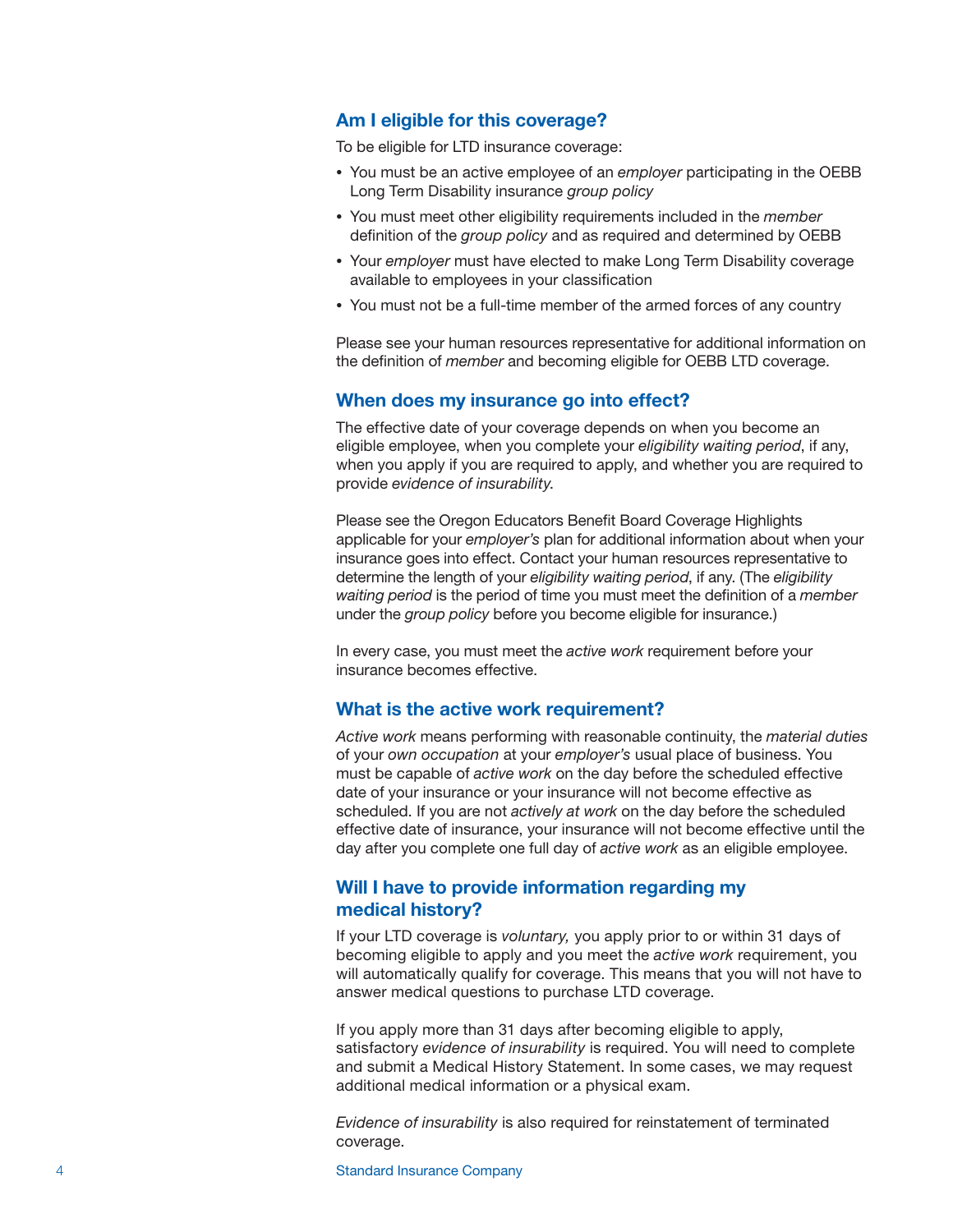# **When do LTD benefits become payable?**

If you become *disabled* and your claim for *LTD benefi ts* is approved by The Standard, *LTD benefits* become payable after you have been continuously *disabled* for the entire *benefit waiting period* and remain continuously *disabled. LTD benefits* are not payable during this *benefit waiting period*. The benefit waiting period is elected by your *employer*. Please see the Oregon Educators Benefit Board Coverage Highlights for specific information on your benefit waiting period.

## **When am I considered disabled?**

During the *benefit waiting period* and the *own occupation period*, you are considered *disabled* if, as a result of *physical disease*, *injury*, *pregnancy* or *mental disorder*:

- You are unable to perform with reasonable continuity the *material duties* of your *own occupation*, and
- You suffer a loss of at least 15 percent of your *indexed predisability earnings* when working in your *own occupation*.

The *own occupation period* for the LTD coverage is the first 24 months for which *LTD benefits* are paid. You are not *disabled* merely because your right to perform your *own occupation* is restricted, including a restriction or loss of license. You may work in another occupation while you are *disabled* from your *own occupation*; however, you will not be considered *disabled* when your *work earnings* from another occupation exceed 85 percent of your *indexed predisability earnings*.

After the *own occupation period*, you are considered *disabled* if, as a result of *physical disease*, *injury*, *pregnancy* or *mental disorder*, you are unable to perform with reasonable continuity the *material duties* of *any occupation* that you are able to perform, whether due to education, training or experience:

- Which is available at one or more locations in the national economy, and
- In which you can be expected to earn at least 80 percent of your *indexed predisability earnings* within 12 months following your return to work, regardless of whether you are working in that or any other occupation.

# **How much is the LTD benefit amount?**

Your monthly *LTD benefit* is a percentage of your insured *predisability earnings* reduced by *deductible income*. The percentage is elected by your *employer*. Please review the Oregon Educators Benefit Board Coverage Highlights for specific information about your benefit percentage. The plan minimum and maximum *LTD benefit* amounts are indicated below.

| <b>Plan maximum monthly</b> | <b>Plan minimum monthly</b>                                     |
|-----------------------------|-----------------------------------------------------------------|
| LTD benefit                 | LTD benefit                                                     |
| \$8,000                     | \$100 or 10% of your gross LTD benefit,<br>whichever is greater |

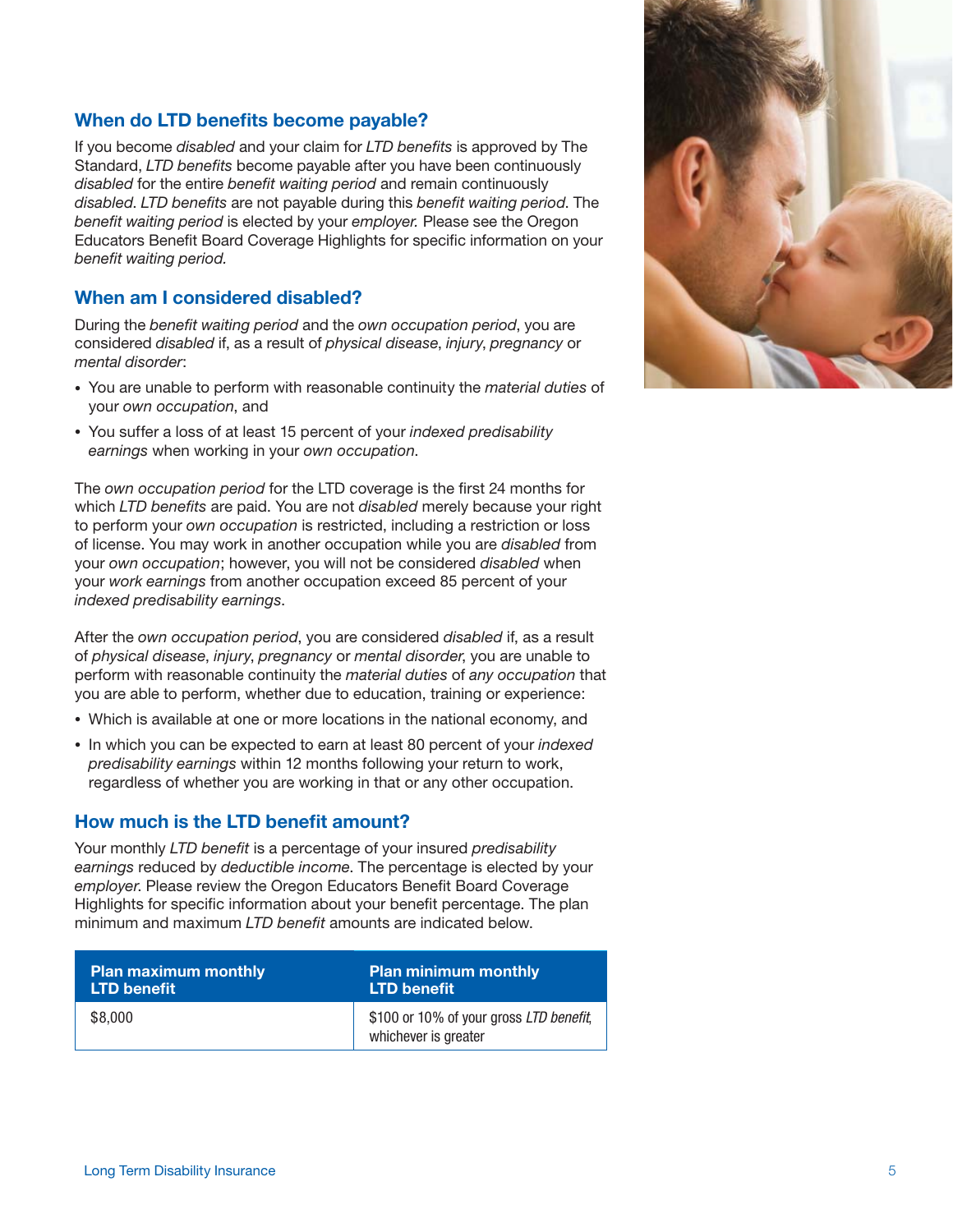

# **How is the LTD benefit amount calculated?**

The *LTD benefit* amount is determined by multiplying your insured *predisability earnings* by the benefi t percentage elected by your *employer*. This amount is then reduced by other income you receive or are eligible to receive while *LTD benefits* are payable. This other income is referred to as *deductible income*.

In the example below, the *LTD benefit* amount is 66 2/3 percent of insured *predisability earnings*. If your monthly earnings (or *predisability earnings*) before becoming *disabled* were \$3,250 and you now receive a monthly Social Security disability benefit of \$900, your monthly *LTD benefit* would be calculated as follows:

| Insured predisability earnings\$3,250         |         |
|-----------------------------------------------|---------|
|                                               |         |
|                                               | \$2,167 |
| Less Social Security disability benefit  5900 |         |
|                                               |         |

# **What are predisability earnings?**

*Predisability earnings* are your monthly rate of earnings from your *employer* and include:

- Salary
- Shift differential pay
- Pay for coaching, mentoring and other extra duties you perform on an ongoing basis and included by the *employer* in your salary
- Contributions you make through a salary reduction agreement with your *employer* to an IRC Section 401(k), 403(b), 408(k), 408(p) or 457 deferred compensation arrangement, or an executive nonqualified deferred compensation arrangement
- Amounts contributed to fringe benefits according to salary reduction agreements under an IRC Section 125 plan

*Predisability earnings* exclude bonuses, commissions, overtime pay, your *employer's* contribution to a deferred compensation arrangement or pension plan or any other extra compensation. They are based on your earnings in effect on the last full day of *active work*. Please contact your human resources representative for additional information regarding what is included in *predisability earnings*.

# **What is deductible income?**

*Deductible income* is income you receive or are eligible to receive while *LTD benefits* are payable. It is used to reduce the amount of your *LTD benefit* and includes, but is not limited to, the following:

- Sick pay, annual or personal leave pay, *severance pay* or other forms of salary continuation (including *donated amounts*) paid by your *employer* which, when added to your *LTD benefit*, exceed 100% of your *predisability earnings*
- Benefits under any workers' compensation law, state disability income benefit law or similar law
- Amounts under unemployment compensation law or similar laws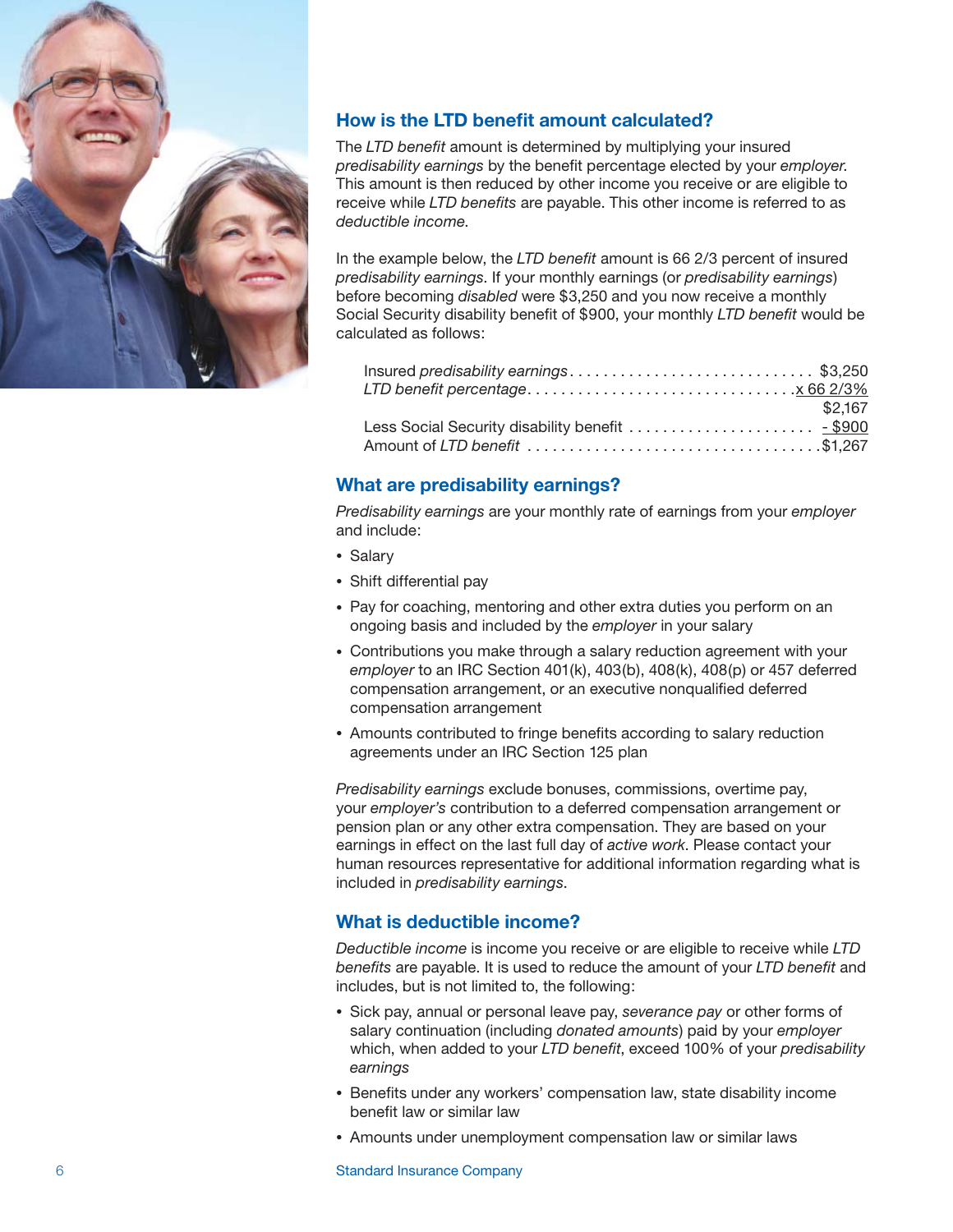- Social Security disability or retirement benefits, including benefits for your spouse and children
- Disability benefits from any other group insurance
- Disability or retirement benefits under your *employer's* retirement plan, including PERS, STRS or a plan maintained by a union or employee association
- Earnings from work activity while you are *disabled*
- Earnings or compensation included in your *predisability earnings* and which you receive or are eligible to receive while *LTD benefits* are payable
- Amounts due from or on behalf of a third party because of your *disability*
- Any amount you receive by compromise, settlement or other method as a result of a claim for any of the above

### **What is the maximum benefit period?**

The *maximum benefit period* is the longest period for which benefits are payable, and is determined by your age when *disability* begins as indicated in the table below.

| Age when disability begins | <b>Maximum benefit period</b>                                         |
|----------------------------|-----------------------------------------------------------------------|
| Under 62                   | To SSNRA*, or to age 65, or 3 years 6 months,<br>whichever is longest |
| 62                         | To SSNRA <sup>*</sup> , or 3 years 6 months, whichever is<br>longer   |
| 63                         | To SSNRA*, or 3 years, whichever is longer                            |
| 64                         | To SSNRA*, or 2 years 6 months, whichever is<br>longer                |
| 65                         | 2 years                                                               |
| 66                         | 1 year 9 months                                                       |
| 67                         | 1 year 6 months                                                       |
| 68                         | 1 year 3 months                                                       |
| 69 and above               | 1 year                                                                |

\* SSNRA (Social Security Normal Retirement Age) is your normal retirement age under the Federal Social Security Act, as amended.

# **When do LTD benefits end?**

*LTD benefits* end automatically on the earliest of:

- The date you are no longer *disabled*
- The date your *maximum benefit period* ends
- The date you die
- The date benefits become payable under any other LTD plan under which you become insured through employment during a period of *temporary recovery*
- The date you fail to provide proof of continued *disability* and entitlement to benefits

#### **Long Term Disability Insurance** 7 **7**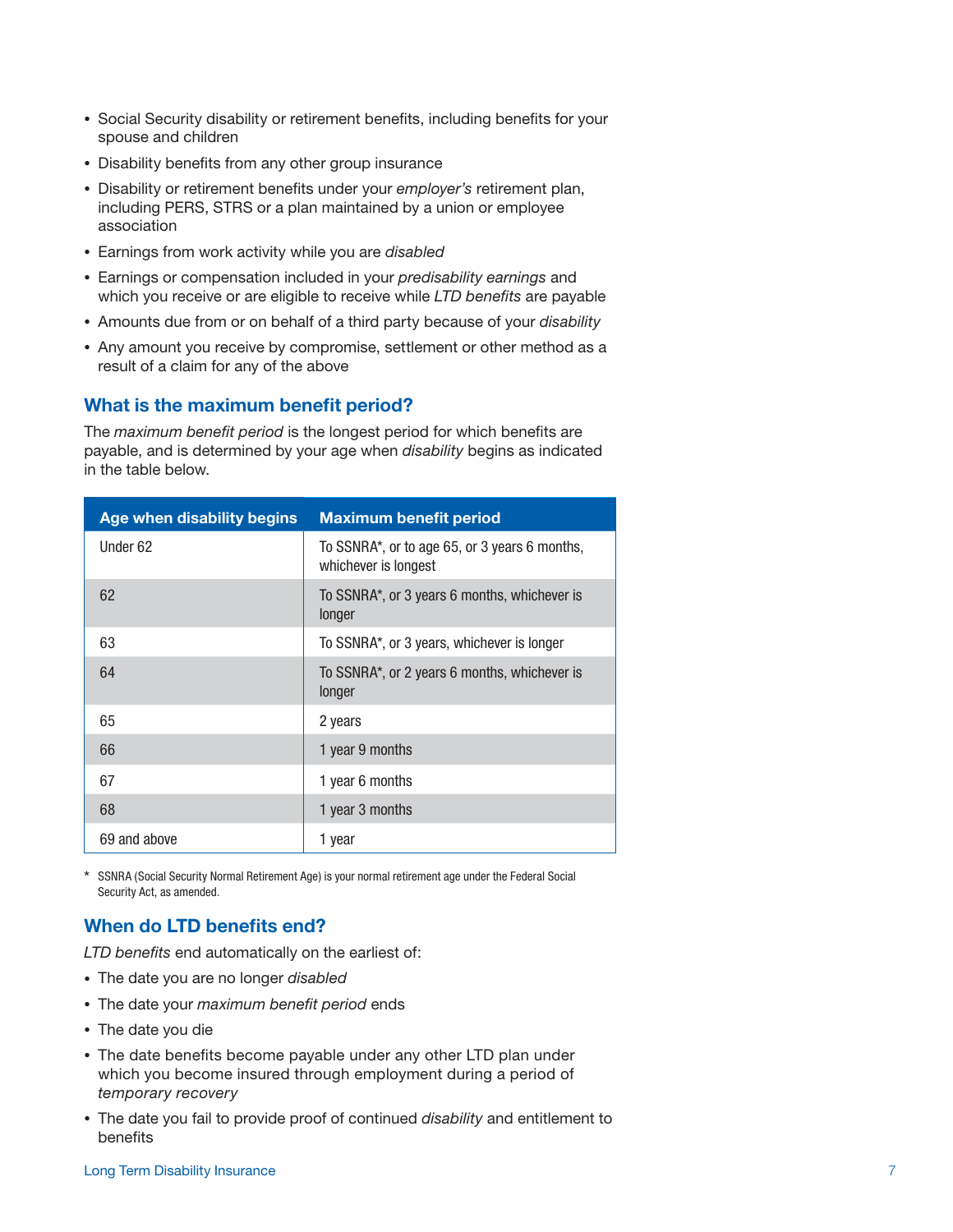# **What are some of the other features of this coverage?**

This LTD coverage has the following features:

- It covers *disabilities* that occur 24 hours a day, both on and off the job.
- If premium payments are made by the employee with "after-tax" dollars, LTD benefits are federally tax-free under current federal tax law.
- If your employer makes an approved work-site modification that enables you to return to work while *disabled*, The Standard will reimburse your employer up to a pre-approved amount for some or all of the cost of the modification.
- While LTD benefits are payable, you may qualify to participate in a *rehabilitation plan* that prepares you to return to work. If you qualify, The Standard may pay for return to work expenses you incur, such as job search, training and education and family care expenses.
- If you die while *LTD benefits* are payable, and on the date you die you have been continuously *disabled* for at least 180 days, a *survivors benefit* equal to three times your unreduced *LTD benefit* may be payable. Any *survivors* benefit payable will first be applied to any overpayment of your claim due to The Standard.
- If the *group policy* terminates, *LTD benefits* will continue as long as you are eligible to receive them.
- The *group policy* includes a conversion option so that in certain circumstances if your LTD coverage ends you may convert your LTD coverage to another group LTD plan.

#### **What exclusions apply to this coverage?**

You are not covered for a *disability* caused or contributed to by any of the following:

- Your committing or attempting to commit an assault or felony, or your active participation in a violent disorder or riot
- An intentionally self-inflicted *injury*, while sane or insane
- *War* or any act of *war* (declared or undeclared, and any substantial armed conflict between organized forces of a military nature)
- A *preexisting condition* or the medical or surgical treatment of a *preexisting condition* unless on the date you become *disabled*, you have been continuously insured under the *group policy* for 12 months and *actively at work* for at least one full day after the end of the those 12 months (Note that this 12-month period may be reduced by a period during which you were continuously insured under another group LTD plan through your *employer* immediately prior to the effective date of your LTD coverage under the OEBB plan.)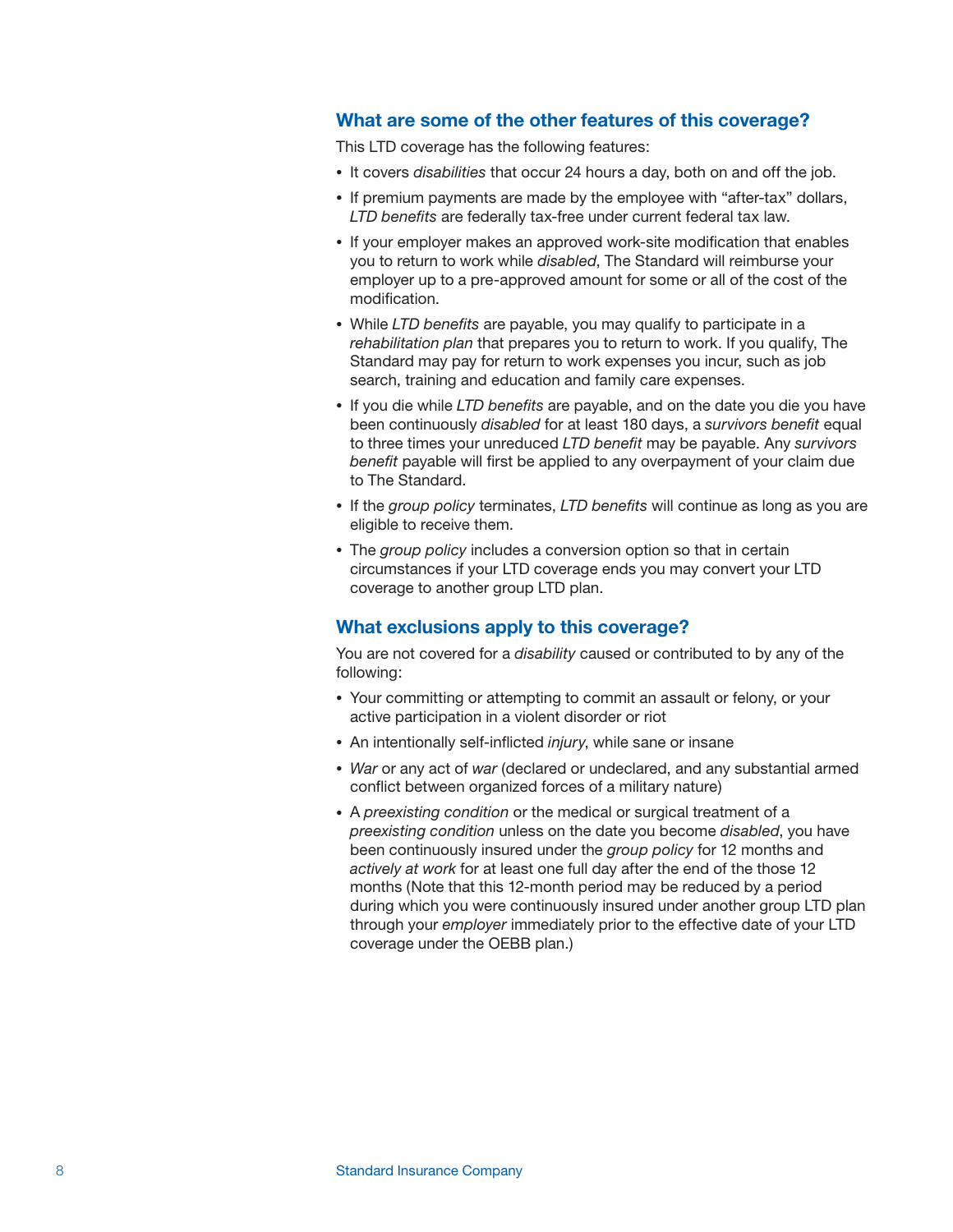

### **What is a preexisting condition?**

A *preexisting condition* is a mental or physical condition, whether or not diagnosed or misdiagnosed:

- Which was discovered or suspected as a result of any routine or other medical examination at any time during the 90-day period immediately preceding the effective date of your coverage; or
- For which you have consulted a physician or other licensed medical professional, received medical treatment, services or advice, undergone diagnostic procedures, including self administered procedures, or taken prescribed drugs or medications at any time during the 90-day period immediately preceding the effective date of your coverage.

# **What limitations apply to this coverage?**

*LTD benefits* are not payable for any period when you are:

- Not under the ongoing care of a *physician* in the appropriate specialty as determined by The Standard
- Not participating in good faith in a plan, program or course of medical treatment or vocational training or education approved by The Standard, unless your *disability* prevents you from participating
- Confined for any reason in a penal or correctional institution

In addition, payment of *LTD benefits* is limited in duration:

- To 12 months if you reside outside the United States or Canada
- To 24 months for each period of continuous disability caused or contributed to by *mental disorders or substance abuse* (drugs and alcohol)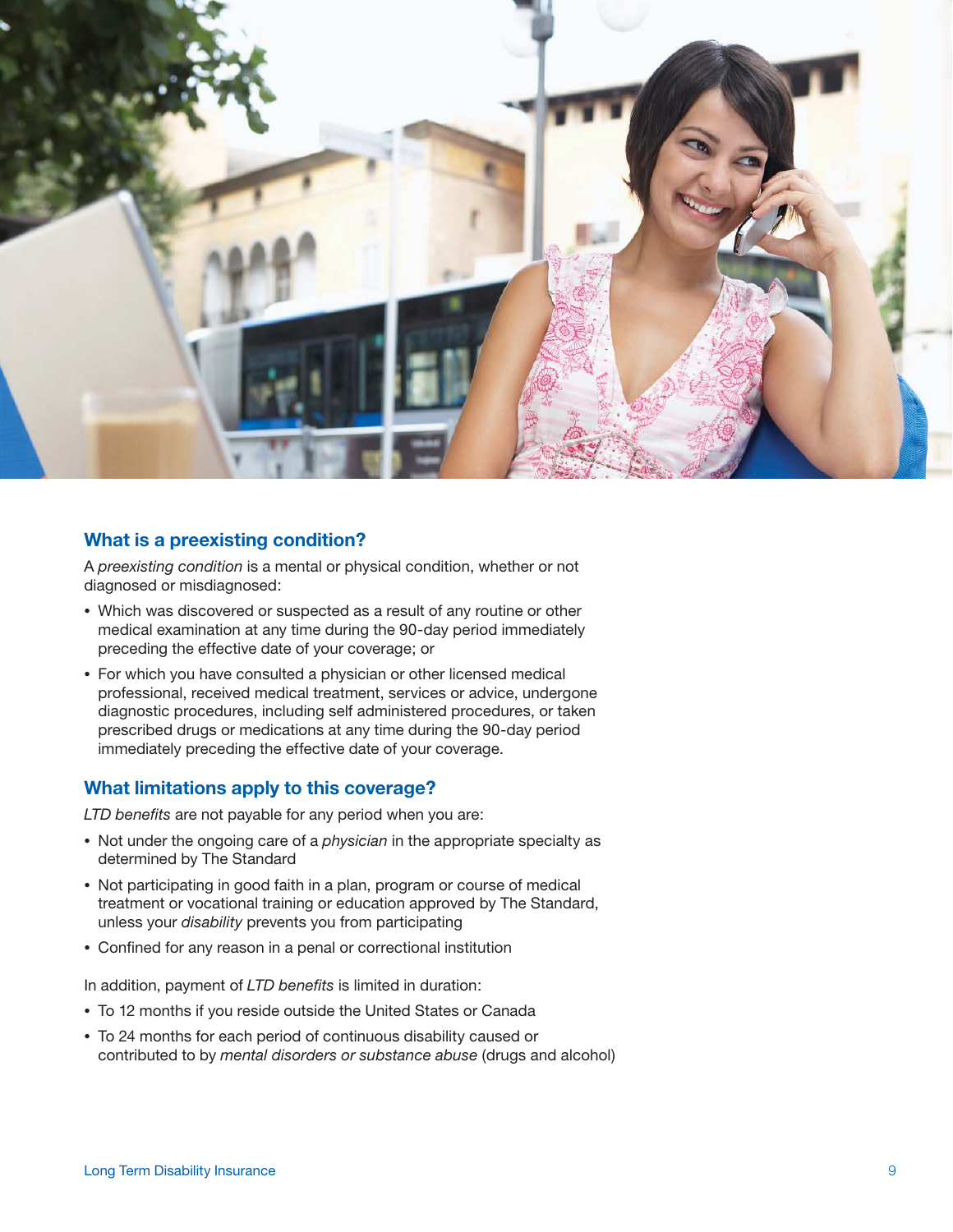#### **When does my LTD insurance coverage end?**

The LTD insurance ends automatically on the earliest of the following:

- The date the last period ends for which the required premium contribution is made
- The date your employment terminates
- The date the *group policy* terminates
- The date you cease to be an eligible employee; however, insurance may continue for limited periods under certain circumstances as described in the *group policy*
- The date your *employer* ceases to participate under the *group policy*
- The date your *employer* terminates LTD coverage for employees in your classification

#### **How do I apply for LTD insurance coverage?**

If your coverage is *mandatory*, you are not required to apply for the insurance to become insured.

If your coverage is *voluntary* and you wish to become insured, you may apply at **myoebb.org**. If you do not apply within 31 days after becoming eligible to enroll, you may only apply during an OEBB *annual enrollment period* or with a Qualified Status Change as provided under OAR 111-040-0400. Satisfactory *evidence of insurability* will be required. Coverage subject to *evidence of insurability* will not become effective prior to the date your *evidence of insurability* is approved by The Standard.

## **What if I have additional questions?**

If you have any additional questions, please contact your human resources representative.